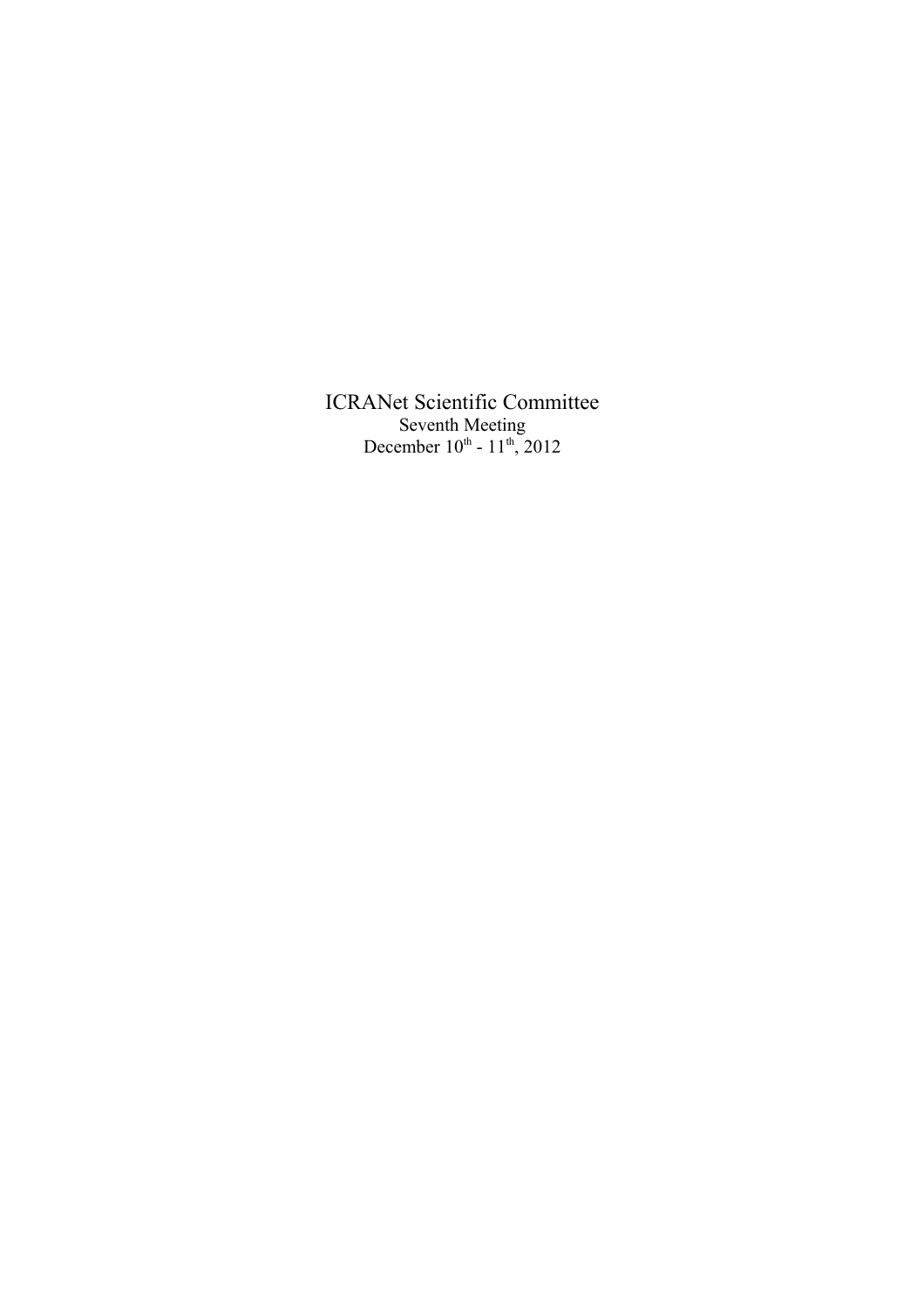The meeting starts at  $9:15$  am of the  $10<sup>th</sup>$  of December 2012 in the AUI Headquarter in Washington, DC (USA). The following members are present:

David Arnett (Representative of Arizona University) Carlo Luciano Bianco (Representative of ICRA) João Braga (Representative of Brazil) Riccardo Giacconi (Representative of Italy, Chairman) Robert Jantzen with proxy by Gabriele Gionti (Representative of the Vatican State) John Mester (Representative of Stanford University, Co-Chairman) Jorge Rueda with proxy by Felix Aharonian (Representative of Armenia) Remo Ruffini (Director of ICRANet)

Also in attendance: Federica Di Berardino (Head of ICRANet Secretariat)

The meeting is chaired by Prof. Riccardo Giacconi and the minutes are taken by the Director.

The Director presents the three volumes of his report to the Committee.

The presentation of the report by the Director starts at 9:15am. The Director specifically illustrates:

- the status of the Staff, visiting scientists and graduate students at the Pescara Center;
- the Major role that Brazil is acquiring in the ICRANet activities; as examples, he illustrates three major points: a) the Memorandum of Understanding signed with CAPES (Brazilian Federal Agency for Support and Evaluation of Graduate Education), and the preparation of a similar document with FAPERJ (Research Funding Agency for the State of Rio de Janeiro), b) the further development of the Brazilian Science Data Center (BSDC), and c) the Cesare Lattes program for exchange of Scientists;
- the completion of restructuring of the ICRANet seat in Nice: Villa Ratti;
- the teaching activities held in September in Nice, as well as the XIII Marcel Grossmann Meeting held in Stockholm (Sweden) in July, the XXXI ESOP-Clavius fourth centennial meeting held in Pescara (Italy) in August, and the meeting on Current Issues on Relativistic Astrophysics held in Seoul (South Korea) in November;
- the new and pre-existent Agreements with the BSU (Belarusian State University, Belarus), CAPES (Brazilian Federal Agency for Support and Evaluation of Graduate Education), CBPF (Brazil), Cearà State (Brazil), ENEA (National Agency for new technologies, energy and the economic sustainable development, Italy), ICTP (The Abdus Salam International Center for Theoretical Physics, Italy), IHEP (Institute of High Energy Physics, Chinese Academy of Sciences, China), INFN (National Institute for Nuclear Physics, Italy), ITA (Instituto Tecnológico de Aeronáutica, Brazil), GARR (Italy), LeCosPa (Leung Center for Cosmology and Particle Astrophysics, Taiwan), NAS (National Academy of Science, Armenia), Nice University Sophia Antipolis (France), Pescara University "D'Annunzio" (Italy), Physics Department of University of Rome "Sapienza" (Italy), UERJ (Rio de Janeiro State University, Brazil), UFPB (Universidade Federal da Paraíba, Brazil) University of Rome "Sapienza" (Italy), UNS (Universidad Nacional del Sur, Argentina);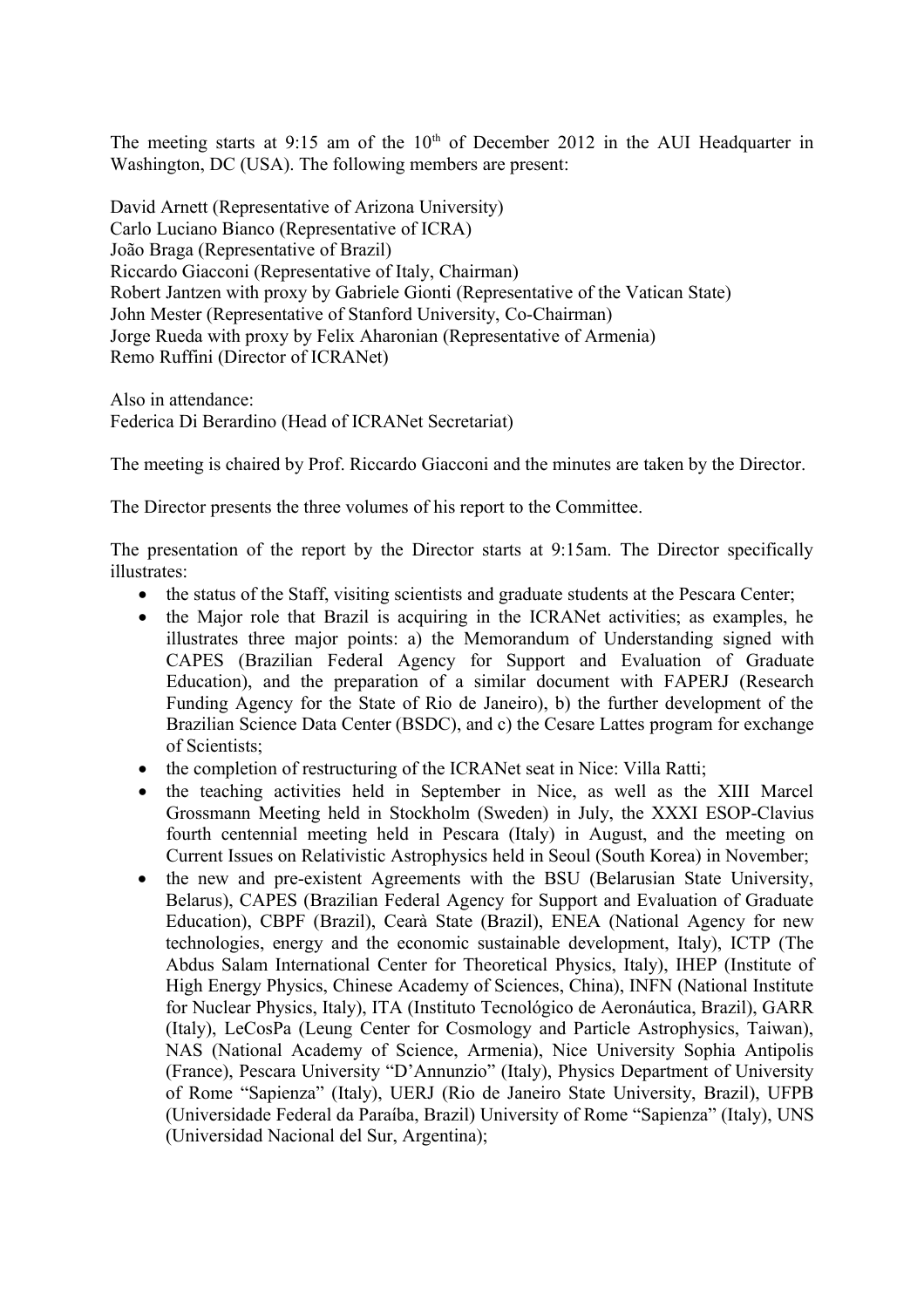- the large number of Students and the growth of the International Relativistic Astrophysics PhD Program (IRAP PhD), promoted by ICRANet with the academic support of the University of Rome "Sapienza", the University of Ferrara, the University of Nice Sophia-Antipolis, the Freie Universitaet of Berlin, the University of Savoy, the Institut des Hautes Etudes Scientifiques, the Observatoire de la Côte d'Azur and the recently three adjoint Institutes: the Tartu Observatory, the Albert Einstein Institute in Potsdam and the University of Stockholm; the acceptance in the IRAP-PhD of the University Campus Biomedico, of the University of Insubria and of the University of Udine;
- that the IRAP PhD has grown and obtained the official recognition of the Erasmus Mundus program of the European Commission and has seen the registration of 28 additional students within this new framework. In this new extended activity it has been involved also with the Indian Center for Space Physics (India) and the Shanghai Astronomical Observatory (China);
- the project for the ICRANet Center at the Casino de Urca in Rio de Janeiro (Brazil) further developed.

The scientific activities of ICRANet have been presented on selected topics. Either in person:

J.A. Rueda *From Nuclei to Compact Stars via Magnetars, SGRs and AXPs*

C.L. Bianco *New outcomes of GRB observations*

V. Belinski *Exact Solutions of Einstein and Einstein-Maxwell equations*

S.-S. Xue *Electron-positron pairs production and evolution in gravitational collapses*

or by remote Skype connection:

L. Izzo *The case of GRB 090618*

A. Penacchioni *The case of GRBs 101023*

M. Muccino *Genuine short GRBs: GRB 090227B*

G.B. Pisani *A new distance indicator for GRBs associated with SNe*

D. Bini *Symmetries in General Relativity*

S. Filippi-C. Cherubini *Interdisciplinary theoretical physics*

G. Vereshchagin *Annual report from the Theoretical Astroparticle Physics group*

H. Kleinert *Tsallis statistics and large scale structure of the universe*

The Committee:

- thanks the Director for his presentation and congratulates him for the clear scientific success and achievements of ICRANet accomplished under his leadership;
- recognizes the ample expansion of topics of Scientific Research at the highest international levels and the many results obtained; particularly important are the developments in the traditional fields of research, such as the Physics and Astrophysics of Neutron Stars, White Dwarfs and Black Holes.
- notices as well a promising opening of scientific interests in the field of high redshift cosmology and the large scale structure of the Universe; equally important is the progress toward field theories in extreme relativistic conditions made possible by the confrontation with data from X and Gamma ray satellites and Earth-based observatories in all wavelengths from the optical to the UHE gamma rays;
- recognizes the contributions of the Governments of Armenia, Brazil, Italy and Vatican State, as well as from Stanford University, the University of Arizona at Tucson, and ICRA for the creation of ICRANet as an international organization, operating in one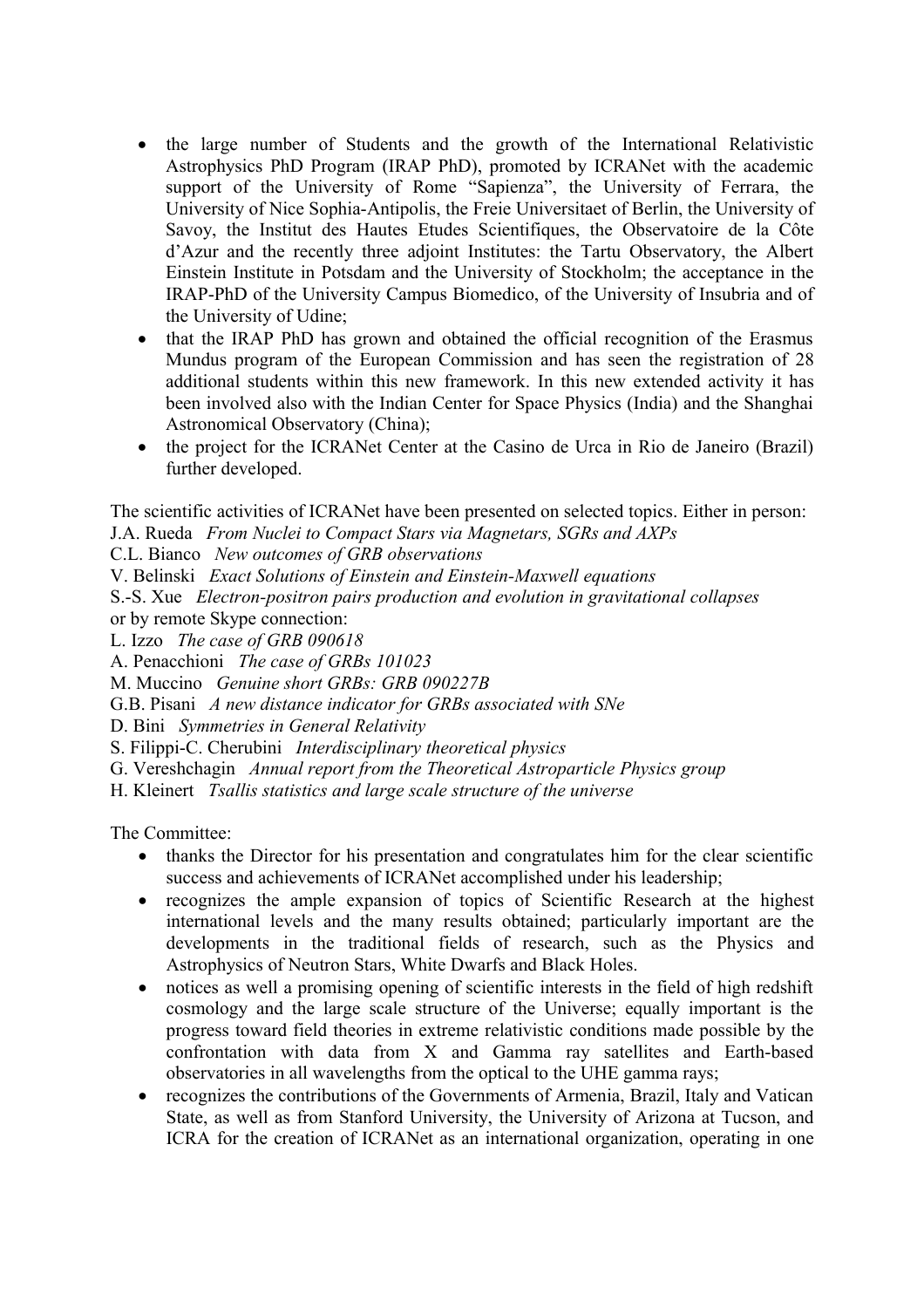of the most advanced fields of research, and is also grateful to the Italian government for granting the extraterritorial Status to the Seat in Pescara;

- witnesses the widening of scientific interest made possible by the geographical expansion of the ICRANet activities in Armenia, Brazil, China, France; it welcomes the action by the Director to obtain funding, local premises and support of the local Authorities, which adds a substantial increase to the assets of ICRANet;
- recognizes the strategic value of the activities in Brazil with the development in the ICRANet Center in Rio of the BSDC (Brazilian Science Data Center), specially devoted to the acquisition, storage, classification and analysis of astrophysical data;
- welcomes as well the signature of the agreement with University of Joao Pessoa and encourages the signature of an agreement with INPE (Instituto Nacional de Pesquisas Espaciais), especially in view of the possible Italian collaborations with Brazil for the future development of astrophysical satellites;
- expresses gratitude for the project of installing the Brazilian ICRANet Center at the Casino de Urca and expresses the support to the Ministery of Science in Brazil to realize such a project in the near future;
- is pleased about the full enforcement of the Seat agreement for the Pescara Center unanimously approved by the Italian Parliament, and recommends that similar actions will be made in order to obtain the same status in the territories hosting the other Seats of ICRANet, especially the ones in Rio de Janeiro and in Yerevan;
- asks the Director to address the attention of the Foreign Ministers of the ICRANet Members States on obtaining the Seat agreement for the Center in Villa Ratti in Nice; the entrance of France in ICRANet should be also considered with priority in view of the many common scientific interests with ICRANet;
- underlines the activities in the organization of international meetings: especially remarkable has been the XIII Marcel Grossmann Meeting in Stockholm (Sweden) and the program of biannual meetings between Italy and Korea sponsored by the Italian Foreign Ministry, as well as all the many PhD schools organized in Italy and in France;
- recognizes the strong commitment of teaching at graduate-student level, promoted by ICRANet in establishing the IRAP PhD in connection with some of the leading Astrophysical and Physical research Institutions of Europe, directly related to the activities encouraged by ICRANet in Brazil, China and India;
- recognizes that, in order to keep pace with these scientific developments and with its scientific goals, as well as with the teaching to a vast number of IRAP PhD students all over the world, an expansion of the Faculty, visitors and research Members, both in Europe and in Brazil, is necessary and recommends the Director to open new appointments;

The Director notes:

- the contributions obtained in kind for the ICRANet Centers by the Municipalities of Pescara and Nice, by the CBPF in Rio de Janeiro, and by the Academy of Science of Armenia in Yerevan;
- the support given by the Erasmus Mundus program of the European Commission to the IRAP PhD program;
- $\hbox{I}$  the increase of international activities in Brazil, China, France;
- $\hbox{I}$  the contribution given by the Brazilian Government expected in 2013.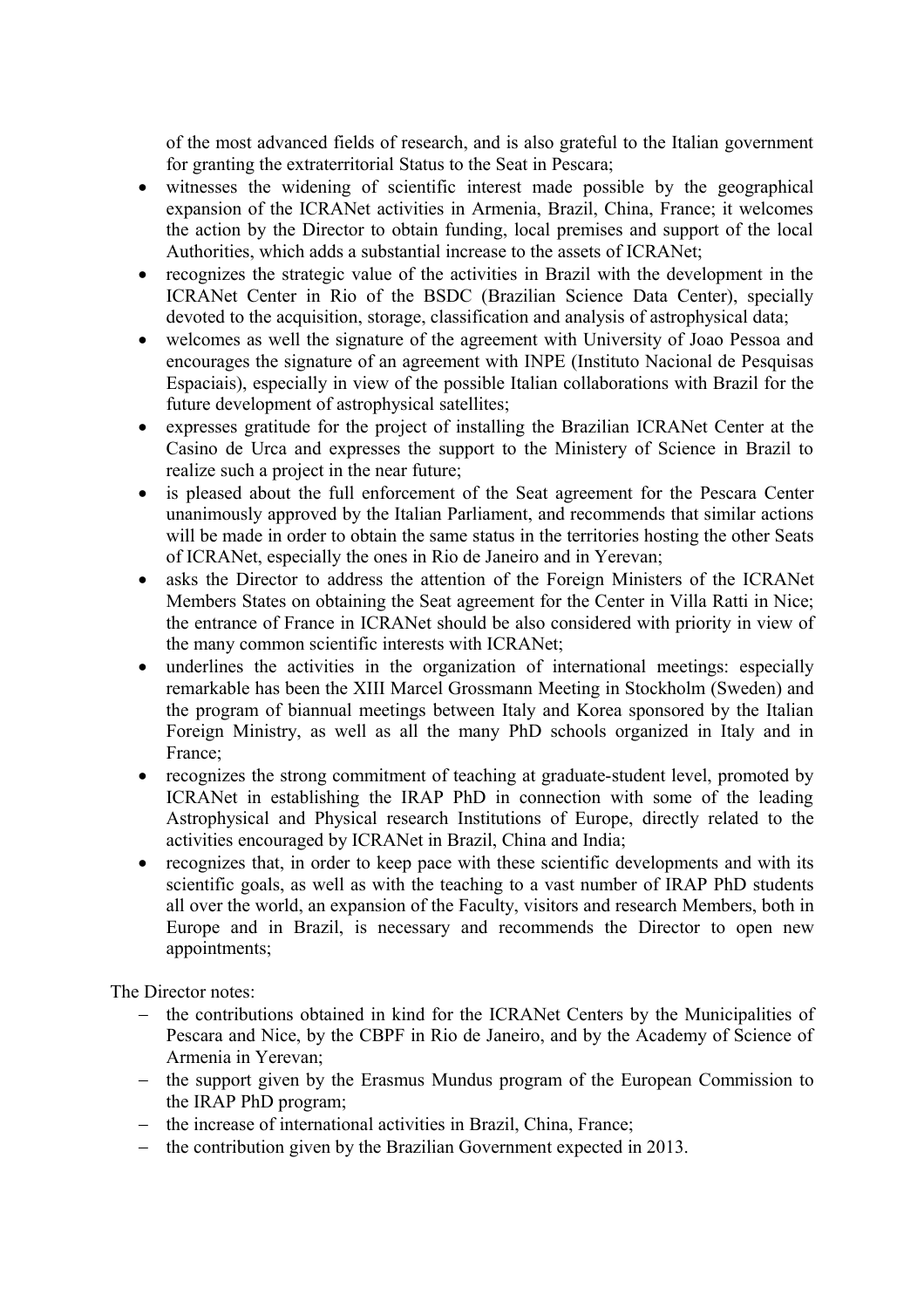He further notes:

- $-$  that the contribution of the Italian Government has been kept constant since the beginning of the ICRANet activities started in 2005, not taking into account any effect of inflation;
- that the Board of ICRANet has unanimously reiterated a request for the increase of funding for the Italian contributions;
- that the request by the Italian Foreign Minister to the Italian Government of an increase of 700,000.00 Euros for the years 2011 and following has not been granted in view of the current economical difficulties; it is stressed, however, that, without such an increase, new Faculty Members cannot be appointed and all the IRAP-PhD program financed from the European Community, will no longer be able to be supported scientifically and the overall scientific activity of the Center will be decreased, endangering the major research mission of ICRANet.

In view of all the above very significant developments and commitments toward international partners in teaching and research, he will:

- have, with the representatives of Brazil in the ICRANet Board (Prof. Mario Novello) and in the Scientific Committee (Prof. João Braga), meetings in Brazil with the Ministries of Science and Technology, of Foreign Affairs, and of Planning, as well as with representatives of the scientific and technological community, in order to formulate the ICRANet program for Brazil, following the presentation in the current report, based on a contribution by Brazil for 1,932,000.00 Euros;
- have meetings with the representatives of the Italian Ministries of Foreign Affairs, of Treasury, and of University and Research in order to convey the unanimous and urgent request by all Members to guarantee the continuation of the current scientific activities, in view of the fact that no residual funds are any longer available in ICRANet; this common action of all Members should lead to a request to be discussed in the next Board meeting in February 2013 for an increase of the Italian annual contribution of 1,000,000.00 Euros for the years 2013 and following; all this also in view of the above mentioned yearly financial contribution of the European Community for the Erasmus Mundus program and the many contributions in kind and in funds offered by all Members.

In conclusion given the strength of the Organization, the Committee is pleased to comment on their results with the intent of driving for excellence:

- $\triangle$  takes note of the clear success of the ICRA/ICRANet group, led by its Director, in advancing in all the planned research topics and in accomplishing their goals,
- $\triangle$  acknowledges the contributions by the Minister of Research of Italy for the continuous support of ICRA and the Italian government for the law establishing ICRANet and recognizes the great significance of the actions and financial support of the Italian Foreign Minister.
- $\triangle$  recognizes the great significance of the actions of the Minister of Foreign Affairs for drafting the Seat Agreement, the Minister of Science, the Minister of Planning of Brazil for their contributions, and looks forward to the reaching of full operation of the ICRANet Center in Rio de Janeiro;
- $\triangle$  supports the Director on the establishment of a stronger and wider link with Brazil with specific plans for expansion of the facilities as well as of the Faculty, the